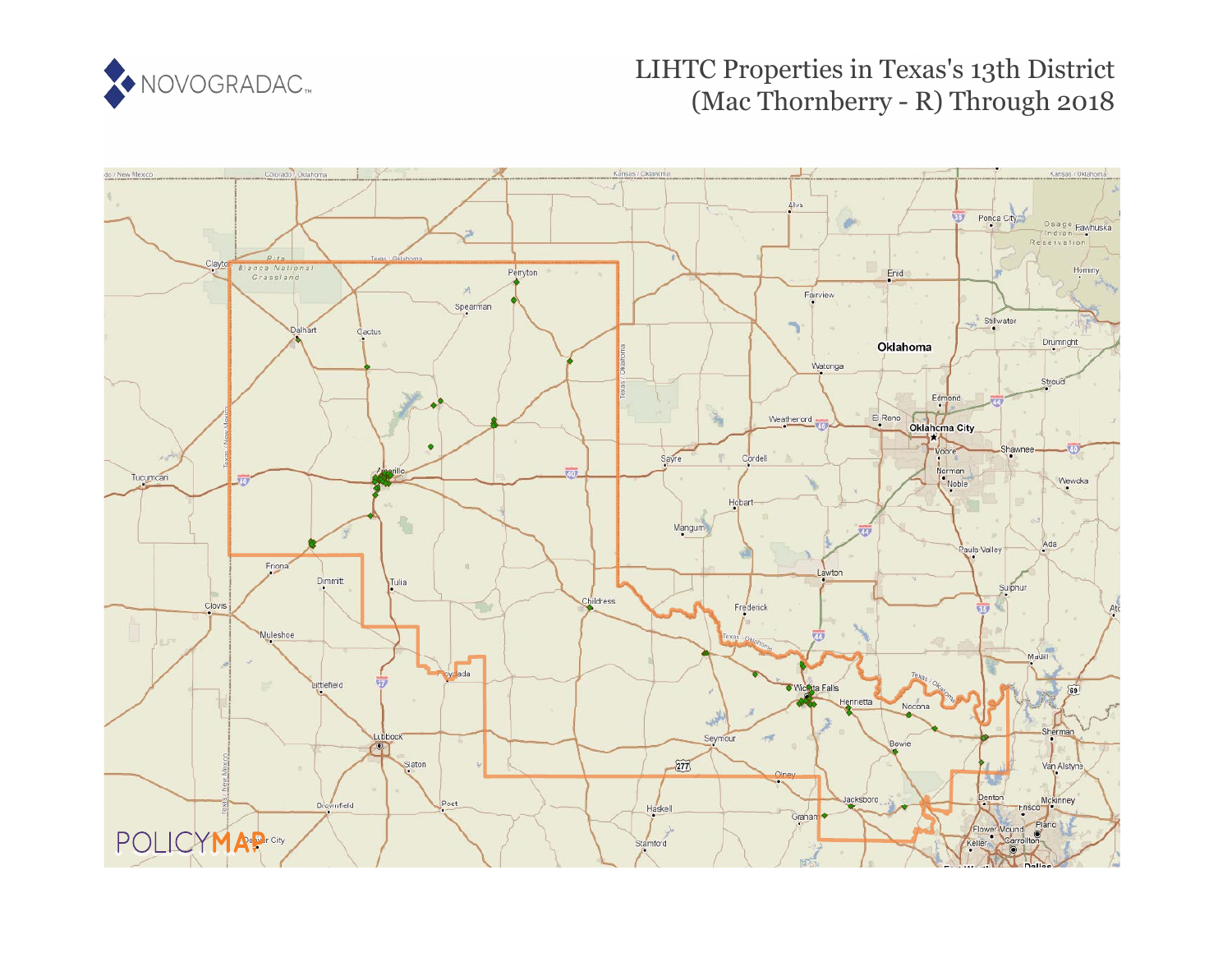| <b>Project Name</b>                         | <b>Address</b>    | <b>City</b>          | <b>State</b> | <b>Zip Code</b> | Nonprofit<br><b>Sponsor</b> | <b>Allocation</b><br>Year | <b>Annual</b><br><b>Allocated</b><br><b>Amount</b> | <b>Year Placed</b><br>in Service | <b>Construction Type</b> | <b>Total</b><br><b>Units</b> | Low<br>Income<br><b>Units</b> | <b>Rent</b> or<br><b>Income</b><br><b>Ceiling</b> | <b>Credit</b><br>Percentage | Tax-<br><b>Exempt</b><br><b>Bond</b> | <b>HUD Multi-Family</b><br><b>Financing/Rental</b><br><b>Assistance</b> |
|---------------------------------------------|-------------------|----------------------|--------------|-----------------|-----------------------------|---------------------------|----------------------------------------------------|----------------------------------|--------------------------|------------------------------|-------------------------------|---------------------------------------------------|-----------------------------|--------------------------------------|-------------------------------------------------------------------------|
| TOWNPARC AT AMARILLO                        | 6501 WOODWARD ST  | AMARILLO             | TX           | 79106           | No                          | 2005                      | \$931,177                                          | 2007                             | <b>New Construction</b>  | 144                          | 144                           | 60% AMGI                                          | 70 % present<br>value       | No                                   |                                                                         |
| JASON AVENUE RESIDENTIAL                    | 527 JASON AVE     | AMARILLO             | TX           | 79107           | No                          | 2008                      | $\boldsymbol{\mathsf{S}}\boldsymbol{\mathsf{0}}$   | 2009                             | <b>New Construction</b>  | 252                          | 252                           | 60% AMGI                                          | 30 % present<br>value       | No                                   |                                                                         |
| TENTH STREET APTS                           | 400 E TENTH ST    | <b>BORGER</b>        | TX           | 79007           | $\mathbf{N}\mathbf{o}$      | 2010                      | $\$0$                                              | 2012                             | Not Indicated            | 48                           | 48                            |                                                   | 60% AMGI Not Indicated No   |                                      |                                                                         |
| GREEN BRIAR VILLAGE PHASE II 901 AIRPORT DR |                   | <b>WICHITA FALLS</b> | TX           | 76305           | $_{\rm No}$                 | 2010                      | S <sub>0</sub>                                     | 2012                             | Not Indicated            | 36                           | 36                            |                                                   | 60% AMGI Not Indicated No   |                                      |                                                                         |
| <b>OASIS COVE</b>                           | 901 N SIXTH ST    | CANADIAN             | TX           | 79014           | No                          | 2011                      | \$0\$                                              | 2013                             | Not Indicated            | 64                           | 64                            |                                                   | 60% AMGI Not Indicated No   |                                      |                                                                         |
| PIONEER CROSSING FOR<br>SENIORS BURKBURNETT | 1406 SHADY LN     | <b>BURKBURNETT</b>   | TX           | 76354           | $_{\rm No}$                 | 2011                      | $\boldsymbol{\mathsf{S}}\boldsymbol{\mathsf{0}}$   | 2013                             | Not Indicated            | 80                           | 80                            |                                                   | 60% AMGI Not Indicated No   |                                      |                                                                         |
| <b>ROYAL GARDENS</b>                        | 4610 JOHNSON RD   | <b>WICHITA FALLS</b> | TX           | 76310           | No                          | 2013                      | \$0\$                                              | Insufficient<br>Data             | New Construction         | 80                           | 58                            |                                                   | 60% AMGI Not Indicated No   |                                      |                                                                         |
| HAMPTON VILLAGES (PAMPA)                    | 1517 ALCOCK ST    | PAMPA                | TX           | 79065           | No                          | 2009                      | $\boldsymbol{\mathsf{S}}\boldsymbol{\mathsf{0}}$   | Insufficient<br>Data             | Not Indicated            | 76                           | 76                            |                                                   | 60% AMGI Not Indicated No   |                                      |                                                                         |
| COTTONWOOD & WESTWAY APTS 4710 SW 57TH AVE  |                   | AMARILLO             | TX           | 79109           |                             | Insufficient<br>Data      | $\$0$                                              | Insufficient<br>Data             | Not Indicated            | 53                           | $\boldsymbol{0}$              |                                                   | Not Indicated               |                                      |                                                                         |
| <b>GREEN TREE VILLAGE APTS</b>              | 2301 SETH LN      | AMARILLO             | TX           | 79108           |                             | Insufficient<br>Data      | S <sub>0</sub>                                     | Insufficient<br>Data             | Not Indicated            | 129                          | $\bf{0}$                      |                                                   | Not Indicated               |                                      |                                                                         |
| <b>GROVE AT BRUSHY CREEK</b>                | 1101 ELDORADO ST  | <b>BOWIE</b>         | TX           | 76230           |                             | Insufficient<br>Data      | ${\bf S0}$                                         | Insufficient<br>Data             | Not Indicated            | 42                           | $\boldsymbol{0}$              |                                                   | Not Indicated               |                                      |                                                                         |
| <b>LA MIRAGE APTS</b>                       | 200 PECAN ST      | <b>BORGER</b>        | TX           | 79007           |                             | Insufficient<br>Data      | ${\bf S0}$                                         | Insufficient<br>Data             | Not Indicated            | 48                           | $\bf{0}$                      |                                                   | Not Indicated               |                                      |                                                                         |
| NWTH MERIDIAN, LTD                          | 2201 SW SIXTH AVE | AMARILLO             | TX           | 79106           |                             | Insufficient<br>Data      | $\$0$                                              | Insufficient<br>Data             | Not Indicated            | $\bf{34}$                    | $\mathbf 0$                   |                                                   | Not Indicated               |                                      |                                                                         |
| <b>GREEN ACRES APTS</b>                     | 3118 SW 15TH AVE  | AMARILLO             | TX           | 79102           |                             | 1999                      | $\$0$                                              | 2002                             | Not Indicated            | 192                          | 144                           |                                                   | Not Indicated               |                                      |                                                                         |
| PARKSTONE SENIOR VILLAGE                    | 1727 RATHGEBER RD | <b>WICHITA FALLS</b> | TX           | 76310           |                             | 2000                      | \$0\$                                              | 2002                             | <b>New Construction</b>  | 140                          | 140                           |                                                   | 70 % present<br>value       | No                                   |                                                                         |

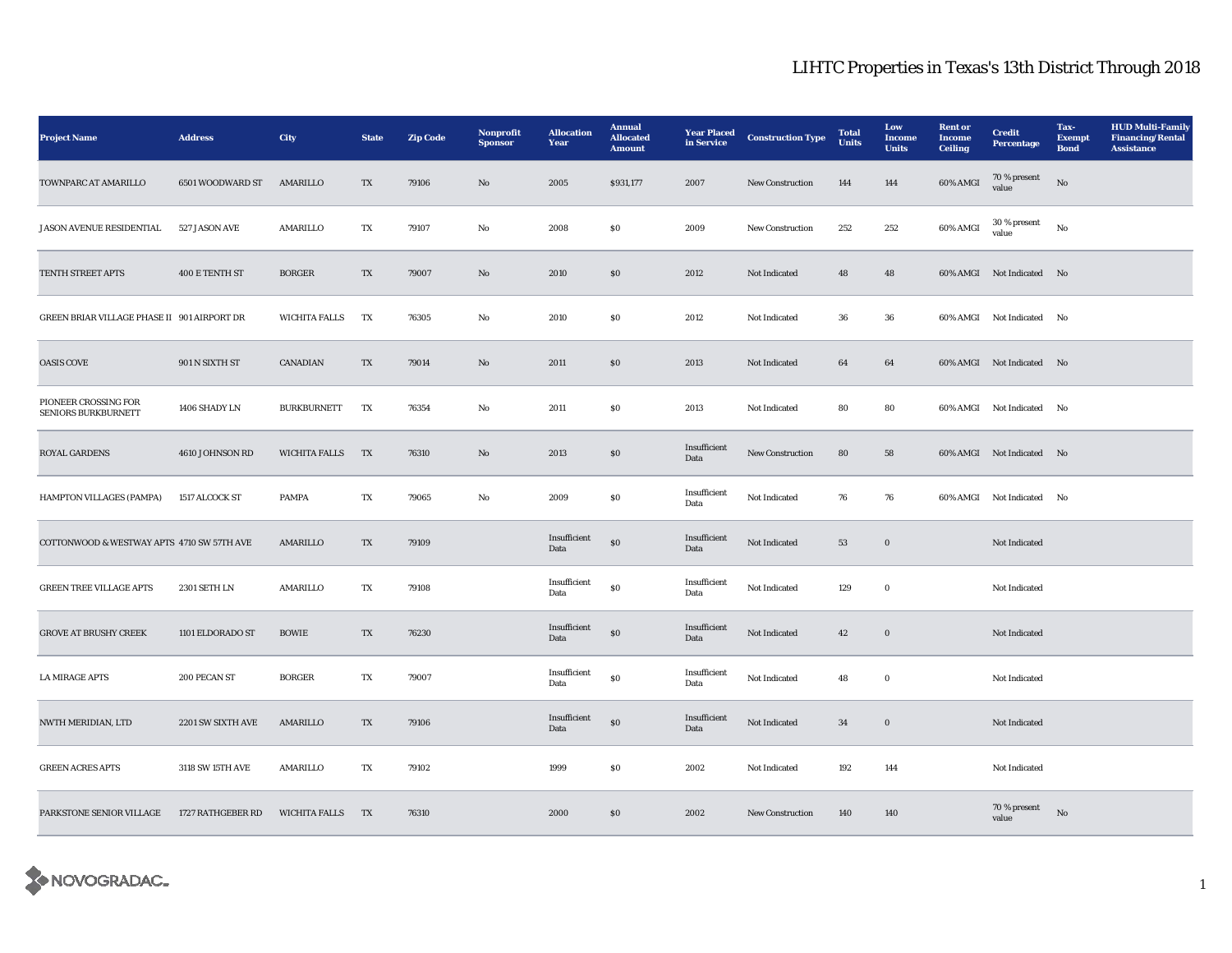| <b>Project Name</b>                             | <b>Address</b>              | City                 | <b>State</b>           | <b>Zip Code</b> | Nonprofit<br><b>Sponsor</b> | <b>Allocation</b><br>Year | <b>Annual</b><br><b>Allocated</b><br><b>Amount</b> | <b>Year Placed</b><br>in Service | <b>Construction Type</b>  | <b>Total</b><br><b>Units</b> | Low<br>Income<br><b>Units</b> | <b>Rent</b> or<br><b>Income</b><br><b>Ceiling</b> | <b>Credit</b><br><b>Percentage</b> | Tax-<br><b>Exempt</b><br><b>Bond</b> | <b>HUD Multi-Family</b><br><b>Financing/Rental</b><br><b>Assistance</b> |
|-------------------------------------------------|-----------------------------|----------------------|------------------------|-----------------|-----------------------------|---------------------------|----------------------------------------------------|----------------------------------|---------------------------|------------------------------|-------------------------------|---------------------------------------------------|------------------------------------|--------------------------------------|-------------------------------------------------------------------------|
| <b>FAIRVIEW MANOR APTS</b>                      | 915 18TH ST NW              | <b>CHILDRESS</b>     | TX                     | 79201           | No                          | 2002                      | \$0\$                                              | 2003                             | Acquisition and Rehab 48  |                              | 48                            |                                                   | 70 % present<br>value              | No                                   |                                                                         |
| <b>GLENNWOOD APTS</b>                           | 2000 SE 28TH AVE            | AMARILLO             | TX                     | 79103           | No                          | 2003                      | \$0\$                                              | 2004                             | <b>New Construction</b>   | 120                          | 120                           |                                                   | 30 % present<br>value              | Yes                                  |                                                                         |
| <b>NORTH GRAND VILLAS</b>                       | 2801 N GRAND ST             | AMARILLO             | TX                     | 79107           | No                          | 2002                      | \$0                                                | 2004                             | Acquisition and Rehab 144 |                              | 144                           |                                                   | 70 % present<br>value              | $_{\rm No}$                          |                                                                         |
| <b>WOODVIEW APTS</b>                            | 1601 32ND ST                | <b>WICHITA FALLS</b> | TX                     | 76302           | $\mathbf{No}$               | 2002                      | \$0\$                                              | 2004                             | New Construction          | 104                          | 98                            |                                                   | 70 % present<br>value              | $_{\rm No}$                          |                                                                         |
| RED RIVER SENIOR VILLAGE                        | 900 ROSS ST                 | <b>VERNON</b>        | TX                     | 76384           | No                          | 2003                      | $\$0$                                              | 2005                             | <b>New Construction</b>   | 60                           | 57                            |                                                   | 70 % present<br>value              | $_{\rm No}$                          |                                                                         |
| <b>LA MIRAGE VILLAS</b>                         | 309 SE 15TH AVE             | <b>PERRYTON</b>      | TX                     | 79070           |                             | 2004                      | \$173,281                                          | 2006                             | Acquisition and Rehab 47  |                              | 47                            | 60% AMGI                                          | 70 % present<br>value              |                                      |                                                                         |
| <b>CATHY'S POINTE</b>                           | 2701 N GRAND ST             | AMARILLO             | TX                     | 79107           | No                          | 2005                      | \$757,752                                          | 2007                             | New Construction          | 120                          | 120                           | 60% AMGI                                          | 70 % present<br>value              | No                                   |                                                                         |
| CENTRAL PLACE                                   | 402 W FOURTH ST             | <b>HEREFORD</b>      | TX                     | 79045           | No                          | 2005                      | \$277,501                                          | 2007                             | New Construction          | 32                           | $32\,$                        | 60% AMGI                                          | 70 % present<br>value              | No                                   |                                                                         |
| CHISHOLM TRAIL CROSSING<br><b>APTS</b>          | 4601 COLLEGE DR             | <b>VERNON</b>        | TX                     | 76384           | $\rm No$                    | 2006                      | \$396,725                                          | 2007                             | New Construction          | 44                           | 44                            | 60% AMGI                                          | 70 % present<br>value              | $_{\rm No}$                          |                                                                         |
| <b>CREEK CROSSING SENIOR</b><br><b>VILLAGE</b>  | 24 CREEKSIDE LN             | CANYON               | TX                     | 79015           | $\mathbf{N}\mathbf{o}$      | 2005                      | \$393,547                                          | 2007                             | New Construction          | 76                           | 73                            | 60% AMGI                                          | 70 % present<br>value              | No                                   |                                                                         |
| TIERRA BLANCA APTS                              | <b>700 S AVE K</b>          | <b>HEREFORD</b>      | TX                     | 79045           | No                          | 2006                      | \$615,000                                          | 2007                             | New Construction          | 76                           | 73                            | 60% AMGI                                          | 70 % present<br>value              | $_{\rm No}$                          |                                                                         |
| <b>RESIDENCES OF PLUM CREEK</b>                 | 5900 PLUM CREEK DR AMARILLO |                      | TX                     | 79124           |                             | Insufficient<br>Data      | $\boldsymbol{\mathsf{S}}\boldsymbol{\mathsf{O}}$   | Insufficient<br>Data             | Not Indicated             | 182                          | $\boldsymbol{0}$              |                                                   | Not Indicated                      |                                      |                                                                         |
| <b>SPRING TERRACE APTS -</b><br><b>AMARILLO</b> | 2600 S SPRING ST            | AMARILLO             | TX                     | 79103           |                             | Insufficient<br>Data      | $\$0$                                              | Insufficient<br>Data             | Not Indicated             | 50                           | $\bf{0}$                      |                                                   | Not Indicated                      |                                      |                                                                         |
| <b>STONE CANYON</b>                             | 6208 VENTURA DR             | AMARILLO             | TX                     | 79110           |                             | Insufficient<br>Data      | $\$0$                                              | Insufficient<br>Data             | Not Indicated             | 131                          | $\boldsymbol{0}$              |                                                   | Not Indicated                      |                                      |                                                                         |
| <b>SUMMIT SENIOR VILLAGE</b>                    | 1101 LAWRENCE ST            | <b>GAINESVILLE</b>   | $\mathbf{T}\mathbf{X}$ | 76240           |                             | Insufficient<br>Data      | $\$0$                                              | Insufficient<br>Data             | Not Indicated             | 67                           | $\bf{0}$                      |                                                   | Not Indicated                      |                                      |                                                                         |

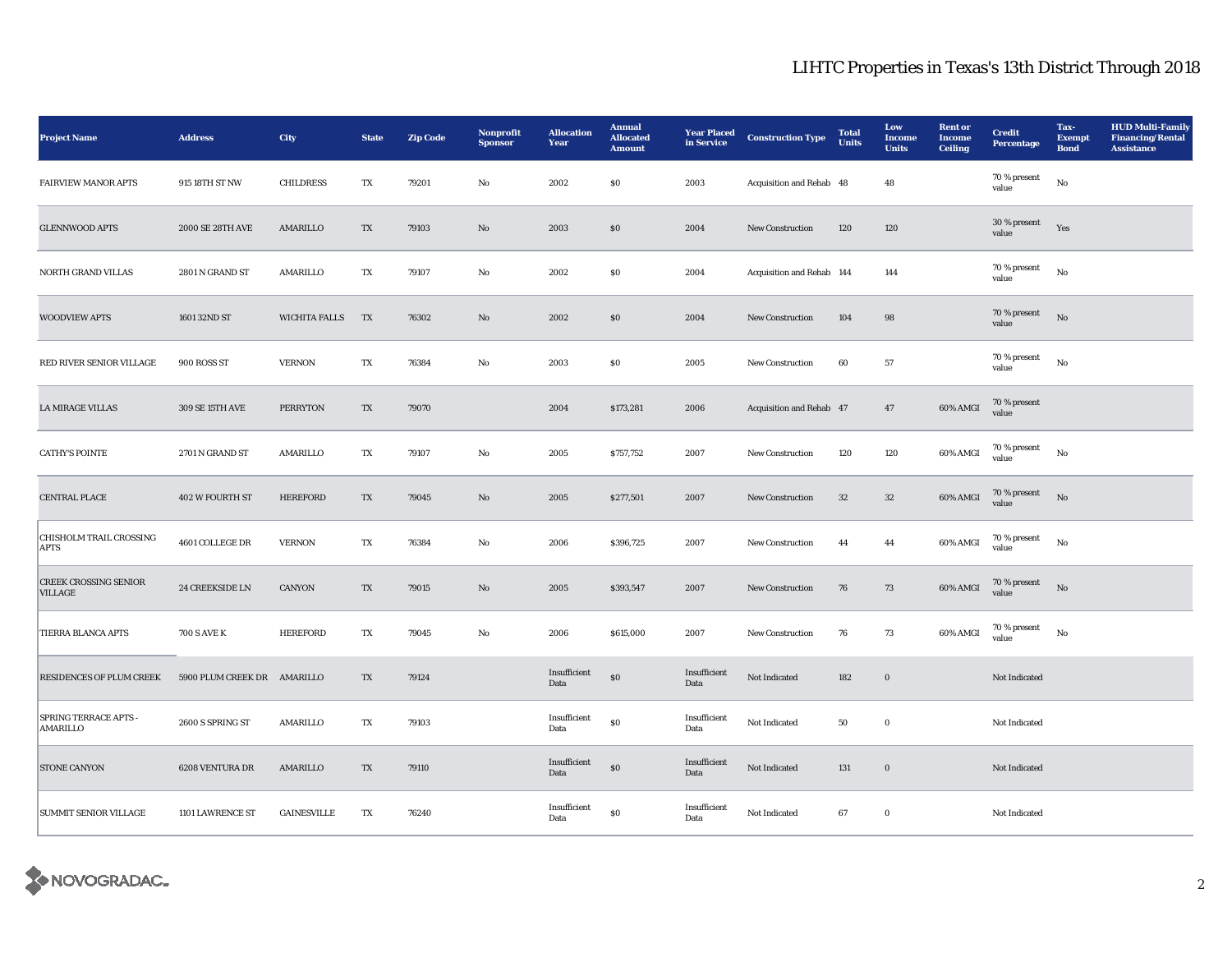| <b>Project Name</b>                                           | <b>Address</b>                                                                | <b>City</b>          | <b>State</b> | <b>Zip Code</b> | Nonprofit<br><b>Sponsor</b> | <b>Allocation</b><br>Year | <b>Annual</b><br><b>Allocated</b><br><b>Amount</b> | <b>Year Placed</b><br>in Service | <b>Construction Type</b>  | <b>Total</b><br><b>Units</b> | Low<br><b>Income</b><br><b>Units</b> | <b>Rent</b> or<br><b>Income</b><br><b>Ceiling</b> | <b>Credit</b><br><b>Percentage</b> | Tax-<br><b>Exempt</b><br><b>Bond</b> | <b>HUD Multi-Family</b><br><b>Financing/Rental</b><br><b>Assistance</b> |
|---------------------------------------------------------------|-------------------------------------------------------------------------------|----------------------|--------------|-----------------|-----------------------------|---------------------------|----------------------------------------------------|----------------------------------|---------------------------|------------------------------|--------------------------------------|---------------------------------------------------|------------------------------------|--------------------------------------|-------------------------------------------------------------------------|
| TALMAGE AT PARK CENTRAL<br><b>APTS</b>                        | 310 SW 15TH AVE                                                               | AMARILLO             | TX           | 79101           |                             | Insufficient<br>Data      | ${\bf S0}$                                         | Insufficient<br>Data             | Not Indicated             | 118                          | $\mathbf 0$                          |                                                   | Not Indicated                      |                                      |                                                                         |
| <b>WASHINGTON VILLAGE APTS</b>                                | 1001 REDWOOD AVE                                                              | <b>WICHITA FALLS</b> | TX           | 76301           |                             | Insufficient<br>Data      | $\$0$                                              | Insufficient<br>Data             | Not Indicated             | 95                           | $\bf{0}$                             |                                                   | Not Indicated                      |                                      |                                                                         |
| <b>WIN-LIN VILLAGE APTS</b>                                   | 5700 WABASH ST                                                                | AMARILLO             | TX           | 79109           |                             | Insufficient<br>Data      | \$0                                                | Insufficient<br>Data             | Not Indicated             | 50                           | $\bf{0}$                             |                                                   | Not Indicated                      |                                      |                                                                         |
| CANYONS RETIREMENT COMMUN 2200 SW SEVENTH AVE AMARILLO        |                                                                               |                      | TX           | 79106           | $\mathbf{No}$               | 2009                      | S <sub>0</sub>                                     | Insufficient<br>Data             | Not Indicated             | 111                          | 105                                  |                                                   | 60% AMGI Not Indicated             | No                                   |                                                                         |
| PARKSTONE SENIOR VILLAGE PH/1401 W RATHGEBER RD WICHITA FALLS |                                                                               |                      | TX           | 76310           | $\mathbf{N}\mathbf{o}$      | 2012                      | \$72,174                                           | Insufficient<br>Data             | Not Indicated             | 64                           | 64                                   | 60% AMGI                                          | $70\,\%$ present<br>value          | $\rm No$                             | $\mathbf{N}\mathbf{o}$                                                  |
| <b>RESERVES AT HIGH PLAINS</b>                                | 702 OAK AVE                                                                   | <b>DUMAS</b>         | TX           | 79029           | No                          | 2012                      | \$59,137                                           | Insufficient<br>Data             | Not Indicated             | 64                           | 64                                   | 60% AMGI                                          | 70 % present<br>value              | No                                   | No                                                                      |
| ABBINGTON VISTA OF HENRIETTA                                  | FRONTAGE ROAD<br>APPROX. 1,200 FEET<br><b>WEST OF GRAHAM</b><br><b>STREET</b> | <b>HENRIETTA</b>     | TX           | 76365           | No                          | 2015                      | \$0\$                                              | Insufficient<br>Data             | Acquisition and Rehab 48  |                              | 41                                   | 60% AMGI TCEP only                                |                                    | No                                   | No                                                                      |
| <b>RESERVES AT PERRYTON</b>                                   | S SIDE OF SW 24TH AVE PERRYTON<br>AT JEFFERSON ST                             |                      | TX           | 79070           | No                          | 2015                      | <b>SO</b>                                          | Insufficient<br>Data             | Acquisition and Rehab 48  |                              | 44                                   |                                                   | 60% AMGI TCEP only                 | No                                   | No                                                                      |
| RESERVES AT SUMMIT WEST                                       | NWQ SOUTHWEST<br>PKWY AND BARNETT<br>RD.                                      | <b>WICHITA FALLS</b> | TX           | 76310           | No                          | 2015                      | S <sub>0</sub>                                     | Insufficient<br>Data             | Acquisition and Rehab 36  |                              | 36                                   | 60% AMGI TCEP only                                |                                    | No                                   | No                                                                      |
| SILVERLEAF AT PANHANDLE<br><b>SENIORS</b>                     | 500 BLOCK OF PECAN<br><b>STREET</b>                                           | PANHANDLE            | TX           | 79068           | No                          | 2016                      | $\$0$                                              | Insufficient<br>Data             | New Construction          | 60                           | 54                                   | 60% AMGI                                          | $70\,\%$ present<br>value          | No                                   |                                                                         |
| <b>CANYONS AT 45 WEST</b>                                     | 4101 SW 45TH AVENUE AMARILLO                                                  |                      | TX           | 79109           | No                          | 2017                      | $\boldsymbol{\mathsf{S}}\boldsymbol{\mathsf{0}}$   | Insufficient<br>Data             | Acquisition and Rehab 328 |                              | 328                                  | 60% AMGI                                          | 30 % present<br>value              |                                      |                                                                         |
| <b>CASCADE VILLAS</b>                                         | 4822 FAIRWAY<br><b>BOULEVARD</b>                                              | <b>WICHITA FALLS</b> | TX           | 76310           | No                          | 2017                      | \$0                                                | Insufficient<br>Data             | <b>New Construction</b>   | 60                           | 46                                   | 60% AMGI                                          | 70 % present<br>value              |                                      |                                                                         |
| HENRIETTA PIONEER CROSSING 255 FAIRVIEW DRIVE                 |                                                                               | <b>HENRIETTA</b>     | TX           | 76365           | No                          | 2017                      | \$0                                                | Insufficient<br>Data             | <b>New Construction</b>   | 49                           | 44                                   | 60% AMGI                                          | 70 % present<br>value              |                                      |                                                                         |
| MARABELLA                                                     | 5781 W. AMARILLO<br><b>BLVD</b>                                               | AMARILLO             | TX           | 79106           | $_{\rm No}$                 | 2017                      | S <sub>0</sub>                                     | Insufficient<br>Data             | New Construction          | 101                          | 85                                   | 60% AMGI                                          | 70 % present<br>value              |                                      | $\rm No$                                                                |
| THE RESIDENCE AT LAMAR                                        | 1100 LAMAR ST                                                                 | WICHITA FALLS        | TX           | 76301           | $\rm No$                    | 2017                      | $\$0$                                              | Insufficient<br>Data             | Not Indicated             | $30\,$                       | ${\bf 28}$                           | 60% AMGI                                          | 70 % present<br>value              |                                      |                                                                         |

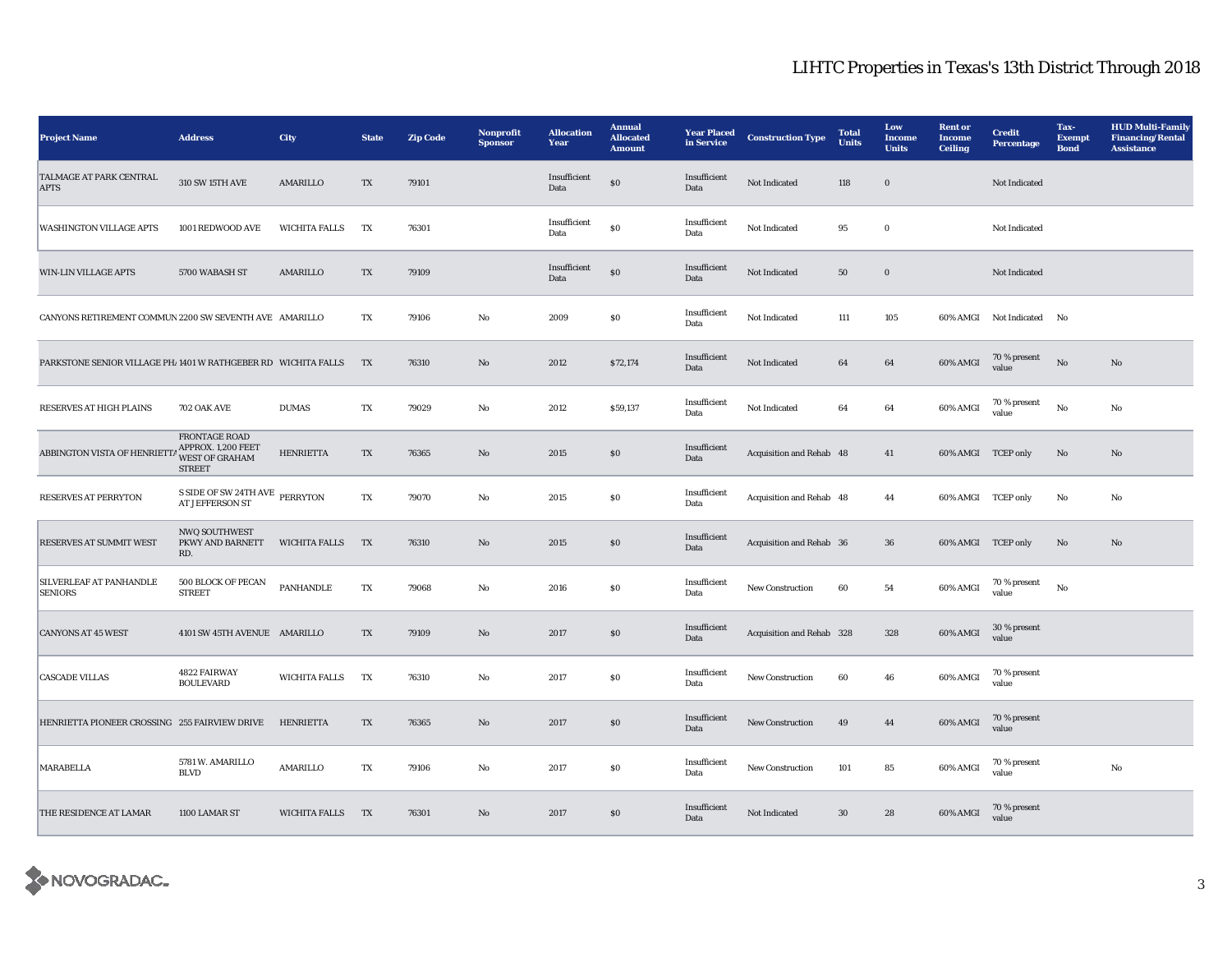| <b>Project Name</b>            | <b>Address</b>                                                                                                                                                                                                                                                                                                                                                                                       | <b>City</b>        | <b>State</b>             | <b>Zip Code</b> | <b>Nonprofit</b><br><b>Sponsor</b> | <b>Allocation</b><br>Year | <b>Annual</b><br><b>Allocated</b><br><b>Amount</b> | <b>Year Placed</b><br>in Service | <b>Construction Type</b>       | <b>Total</b><br><b>Units</b> | Low<br><b>Income</b><br><b>Units</b> | <b>Rent</b> or<br><b>Income</b><br><b>Ceiling</b> | <b>Credit</b><br><b>Percentage</b> | Tax-<br><b>Exempt</b><br><b>Bond</b> | <b>HUD Multi-Family</b><br><b>Financing/Rental</b><br><b>Assistance</b> |
|--------------------------------|------------------------------------------------------------------------------------------------------------------------------------------------------------------------------------------------------------------------------------------------------------------------------------------------------------------------------------------------------------------------------------------------------|--------------------|--------------------------|-----------------|------------------------------------|---------------------------|----------------------------------------------------|----------------------------------|--------------------------------|------------------------------|--------------------------------------|---------------------------------------------------|------------------------------------|--------------------------------------|-------------------------------------------------------------------------|
| RESERVES AT MAPLEWOOD II       | ${\bf S \hspace{1mm} S\hspace{1mm} S\hspace{1mm} S\hspace{1mm} S\hspace{1mm} S\hspace{1mm} S\hspace{1mm} S\hspace{1mm} S\hspace{1mm} S\hspace{1mm} S\hspace{1mm} S\hspace{1mm} S\hspace{1mm} S\hspace{1mm} S\hspace{1mm} S\hspace{1mm} S\hspace{1mm} S\hspace{1mm} S\hspace{1mm} S\hspace{1mm} S\hspace{1mm} S\hspace{1mm} S\hspace{1mm} S\hspace{1mm} S\hspace{1mm} S\hspace{1mm} S\hspace{1mm} S\$ |                    |                          | 76308           | No                                 | 2018                      | \$0\$                                              | Insufficient<br>Data             | New Construction               | 36                           | 36                                   | 60% AMGI                                          | 70 % present<br>value              |                                      |                                                                         |
| <b>SCHNEIDER APTS</b>          | 120 S RUSSELL ST                                                                                                                                                                                                                                                                                                                                                                                     | PAMPA              | $\mathcal{T}\mathcal{X}$ | 79065           | Yes                                | 1987                      | $\$0$                                              | 1987                             | Acquisition and Rehab 54       |                              | 54                                   |                                                   | Not Indicated                      |                                      |                                                                         |
| 1400 S PIERCE ST               | 1400 S PIERCE ST                                                                                                                                                                                                                                                                                                                                                                                     | AMARILLO           | TX                       | 79101           | No                                 | 1988                      | $\$0$                                              | 1988                             | Acquisition and Rehab 1        |                              | $\mathbf{1}$                         |                                                   | Not Indicated                      |                                      |                                                                         |
| 601 N TAYLOR ST                | 601 N TAYLOR ST                                                                                                                                                                                                                                                                                                                                                                                      | AMARILLO           | TX                       | 79107           | $\rm No$                           | 1988                      | $\bf{S0}$                                          | 1988                             | Acquisition and Rehab 1        |                              | $\mathbf{1}$                         |                                                   | Not Indicated                      |                                      |                                                                         |
| 2416 THORNE DR                 | 2416 THORNE DR                                                                                                                                                                                                                                                                                                                                                                                       | AMARILLO           | TX                       | 79107           | No                                 | 1989                      | $\$0$                                              | 1989                             | Acquisition and Rehab 1        |                              | $\mathbf{1}$                         |                                                   | Not Indicated                      |                                      |                                                                         |
| 2912 ANGELUS DR                | 2912 ANGELUS DR                                                                                                                                                                                                                                                                                                                                                                                      | AMARILLO           | TX                       | 79107           | $\mathbf{No}$                      | 1989                      | $\boldsymbol{\mathsf{S}}\boldsymbol{\mathsf{0}}$   | 1989                             | <b>Acquisition and Rehab</b> 1 |                              | $\mathbf{1}$                         |                                                   | Not Indicated                      |                                      |                                                                         |
| 405 N JOHNSON ST               | 405 N JOHNSON ST                                                                                                                                                                                                                                                                                                                                                                                     | AMARILLO           | TX                       | 79107           | No                                 | 1989                      | ${\bf S0}$                                         | 1989                             | Acquisition and Rehab 1        |                              | $\mathbf{1}$                         |                                                   | Not Indicated                      |                                      |                                                                         |
| 502 N JOHNSON ST               | 502 N JOHNSON ST                                                                                                                                                                                                                                                                                                                                                                                     | AMARILLO           | TX                       | 79107           | $\mathbf{N}\mathbf{o}$             | 1989                      | \$0\$                                              | 1989                             | Acquisition and Rehab 1        |                              | $\mathbf{1}$                         |                                                   | Not Indicated                      |                                      |                                                                         |
| BLUE WATER GARDEN APTS         | 612 IRVING ST                                                                                                                                                                                                                                                                                                                                                                                        | <b>HEREFORD</b>    | TX                       | 79045           | No                                 | 1989                      | ${\bf S0}$                                         | 1989                             | Existing                       | 132                          | 132                                  |                                                   | Not Indicated                      |                                      |                                                                         |
| <b>GAINESVILLE GARDEN APTS</b> | 2300 ALABAMA DR                                                                                                                                                                                                                                                                                                                                                                                      | <b>GAINESVILLE</b> | TX                       | 76240           | No                                 | 1989                      | S <sub>0</sub>                                     | 1989                             | Acquisition and Rehab 40       |                              | 40                                   |                                                   | Not Indicated                      |                                      |                                                                         |
| NOCONA TERRACE APTS            | 715 MONTAGUE ST                                                                                                                                                                                                                                                                                                                                                                                      | <b>NOCONA</b>      | TX                       | 76255           | $\rm No$                           | 1989                      | ${\bf S0}$                                         | 1989                             | Existing                       | 36                           | ${\bf 36}$                           |                                                   | Not Indicated                      |                                      |                                                                         |
| <b>SOUTHWOOD APTS</b>          | 5700 CANYON DR                                                                                                                                                                                                                                                                                                                                                                                       | AMARILLO           | TX                       | 79109           | $\mathbf{No}$                      | 1989                      | $\$0$                                              | 1989                             | New Construction               | 58                           | 58                                   |                                                   | Not Indicated                      |                                      |                                                                         |
| <b>WILLOWICK APTS</b>          | 1501 NEWLAND DR                                                                                                                                                                                                                                                                                                                                                                                      | <b>GAINESVILLE</b> | TX                       | 76240           | No                                 | 1989                      | $\$0$                                              | 1989                             | Existing                       | 60                           | 60                                   |                                                   | Not Indicated                      |                                      |                                                                         |
| 1213 PECAN ST                  | 1213 PECAN ST                                                                                                                                                                                                                                                                                                                                                                                        | AMARILLO           | TX                       | 79107           | $\mathbf{No}$                      | 1990                      | $\$0$                                              | 1990                             | Acquisition and Rehab 1        |                              | $\mathbf{1}$                         |                                                   | Not Indicated                      |                                      |                                                                         |
| 1229 PECAN ST                  | 1229 PECAN ST                                                                                                                                                                                                                                                                                                                                                                                        | AMARILLO           | TX                       | 79107           | No                                 | 1990                      | SO.                                                | 1990                             | Acquisition and Rehab 1        |                              | -1                                   |                                                   | Not Indicated                      |                                      |                                                                         |

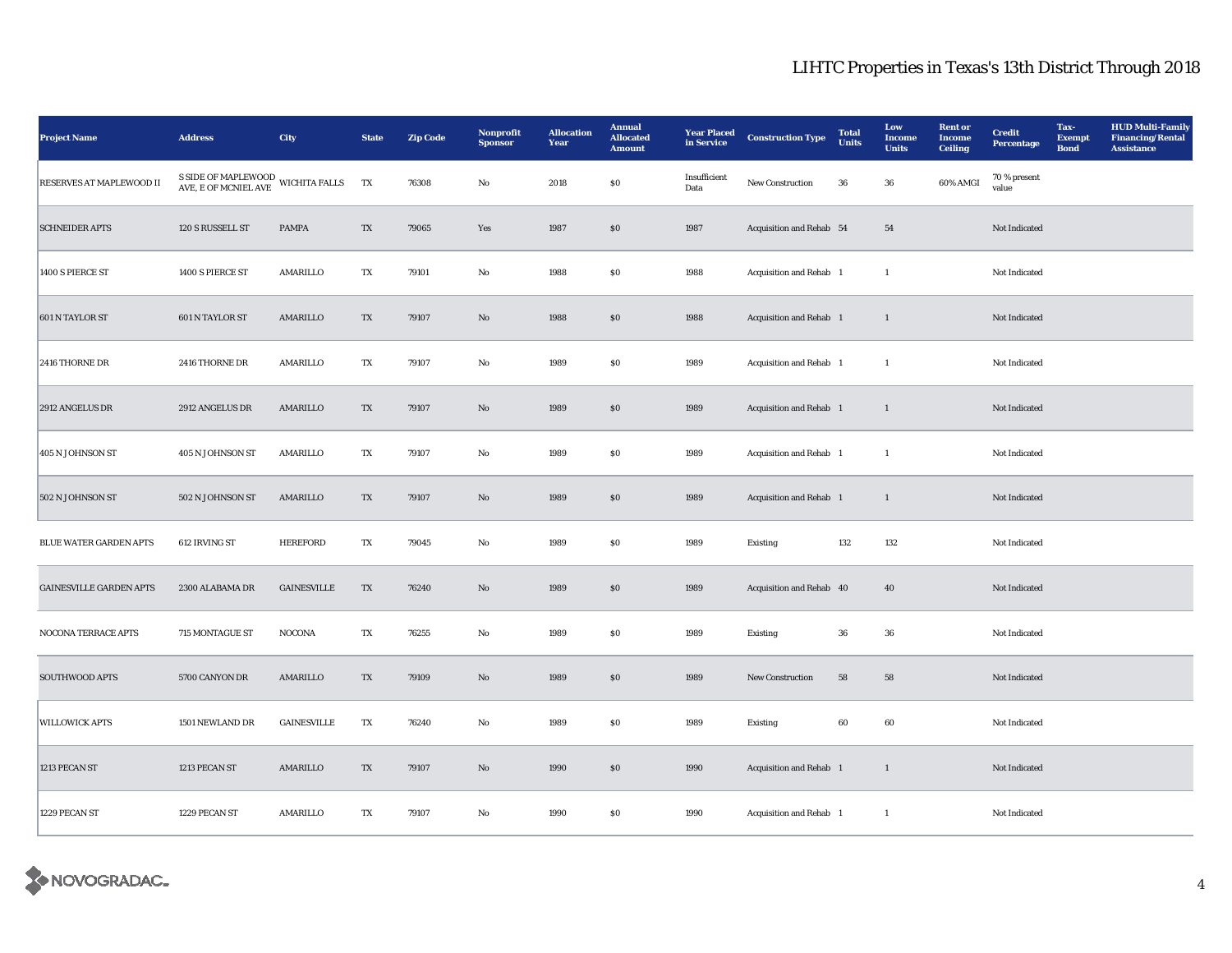| <b>Project Name</b>          | <b>Address</b>               | City           | <b>State</b> | <b>Zip Code</b> | Nonprofit<br><b>Sponsor</b> | <b>Allocation</b><br>Year | <b>Annual</b><br><b>Allocated</b><br><b>Amount</b> | <b>Year Placed</b><br>in Service | <b>Construction Type</b>       | <b>Total</b><br><b>Units</b> | Low<br><b>Income</b><br><b>Units</b> | <b>Rent</b> or<br>Income<br><b>Ceiling</b> | <b>Credit</b><br><b>Percentage</b> | Tax-<br><b>Exempt</b><br><b>Bond</b> | <b>HUD Multi-Family</b><br><b>Financing/Rental</b><br><b>Assistance</b> |
|------------------------------|------------------------------|----------------|--------------|-----------------|-----------------------------|---------------------------|----------------------------------------------------|----------------------------------|--------------------------------|------------------------------|--------------------------------------|--------------------------------------------|------------------------------------|--------------------------------------|-------------------------------------------------------------------------|
| 2503 N WILSON ST             | 2503 N WILSON ST             | AMARILLO       | TX           | 79107           | No                          | 1990                      | \$0\$                                              | 1990                             | Acquisition and Rehab 1        |                              | $\mathbf{1}$                         |                                            | Not Indicated                      |                                      |                                                                         |
| 2512 THORNE DR               | 2512 THORNE DR               | AMARILLO       | TX           | 79107           | $\rm No$                    | 1990                      | S <sub>0</sub>                                     | 1990                             | Acquisition and Rehab 1        |                              | $\mathbf{1}$                         |                                            | Not Indicated                      |                                      |                                                                         |
| 2904 WALNUT ST               | 2904 WALNUT ST               | AMARILLO       | TX           | 79107           | No                          | 1990                      | \$0\$                                              | 1990                             | <b>Acquisition and Rehab</b> 1 |                              | $\mathbf{1}$                         |                                            | Not Indicated                      |                                      |                                                                         |
| 3602 NE 11TH AVE             | 3602 NE 11TH AVE             | AMARILLO       | TX           | 79107           | No                          | 1990                      | S <sub>0</sub>                                     | 1990                             | Acquisition and Rehab 1        |                              | $\mathbf{1}$                         |                                            | Not Indicated                      |                                      |                                                                         |
| 3612 W FOURTH AVE            | 3612 W FOURTH AVE            | AMARILLO       | TX           | 79106           | $\mathbf{No}$               | 1990                      | \$0\$                                              | 1990                             | Acquisition and Rehab 1        |                              | $\mathbf{1}$                         |                                            | Not Indicated                      |                                      |                                                                         |
| 607 S VIRGINIA ST            | 607 S VIRGINIA ST            | AMARILLO       | TX           | 79106           | No                          | 1990                      | $\boldsymbol{\mathsf{S}}\boldsymbol{\mathsf{0}}$   | 1990                             | Acquisition and Rehab 1        |                              | $\mathbf{1}$                         |                                            | Not Indicated                      |                                      |                                                                         |
| <b>814 S KENTUCKY</b>        | 814 S KENTUCKY ST            | AMARILLO       | TX           | 79106           | No                          | 1990                      | \$0\$                                              | 1990                             | Acquisition and Rehab 1        |                              | $\mathbf{1}$                         |                                            | Not Indicated                      |                                      |                                                                         |
| COUNTRYSIDE VILLAGE          | 400 JACK GRIFFIN DR          | HEREFORD       | TX           | 79045           | No                          | 1989                      | <b>SO</b>                                          | 1990                             | Acquisition and Rehab 28       |                              | 28                                   |                                            | Not Indicated                      |                                      |                                                                         |
| 609 S VIRGINIA ST            | 609 S VIRGINIA ST            | AMARILLO       | TX           | 79106           | No                          | 1991                      | $\boldsymbol{\mathsf{S}}\boldsymbol{\mathsf{0}}$   | 1991                             | Acquisition and Rehab 1        |                              | $\mathbf{1}$                         |                                            | Not Indicated                      |                                      |                                                                         |
| <b>AMARILLO GARDENS APTS</b> | 1223 S ROBERTS ST            | AMARILLO       | TX           | 79102           | Yes                         | 1989                      | \$0                                                | 1991                             | Acquisition and Rehab 148      |                              | 148                                  |                                            | Not Indicated                      |                                      |                                                                         |
| ELECTRA VILLAGE              | 100 S PRAIRIE CIR            | <b>ELECTRA</b> | TX           | 76360           | $\mathbf{N}\mathbf{o}$      | 2017                      | $\boldsymbol{\mathsf{S}}\boldsymbol{\mathsf{0}}$   | 1991                             | Acquisition and Rehab 48       |                              | 48                                   | 60% AMGI                                   | 70 % present<br>value              |                                      | $\rm No$                                                                |
| OLD TOWN APTS                | 2003 SW SEVENTH AVE AMARILLO |                | TX           | 79106           | No                          | 1991                      | S <sub>0</sub>                                     | 1991                             | Acquisition and Rehab 20       |                              | 20                                   |                                            | Not Indicated                      |                                      |                                                                         |
| DRIFTWOOD APTS               | 4710 SW 57TH AVE             | AMARILLO       | TX           | 79109           | No                          | 1990                      | \$0\$                                              | 1992                             | Acquisition and Rehab 14       |                              | 14                                   |                                            | Not Indicated                      |                                      |                                                                         |
| PAM APTS                     | 1200 N WELLS ST              | <b>PAMPA</b>   | TX           | 79065           | No                          | 1990                      | S <sub>0</sub>                                     | 1993                             | Acquisition and Rehab 96       |                              | 96                                   |                                            | Not Indicated                      |                                      |                                                                         |
| <b>QUAIL RUN</b>             | 1929 SHAWNEE TRAIL DALHART   |                | TX           | 79022           | No                          | 1991                      | \$0\$                                              | 1993                             | <b>New Construction</b>        | 24                           | 24                                   |                                            | Not Indicated                      |                                      |                                                                         |

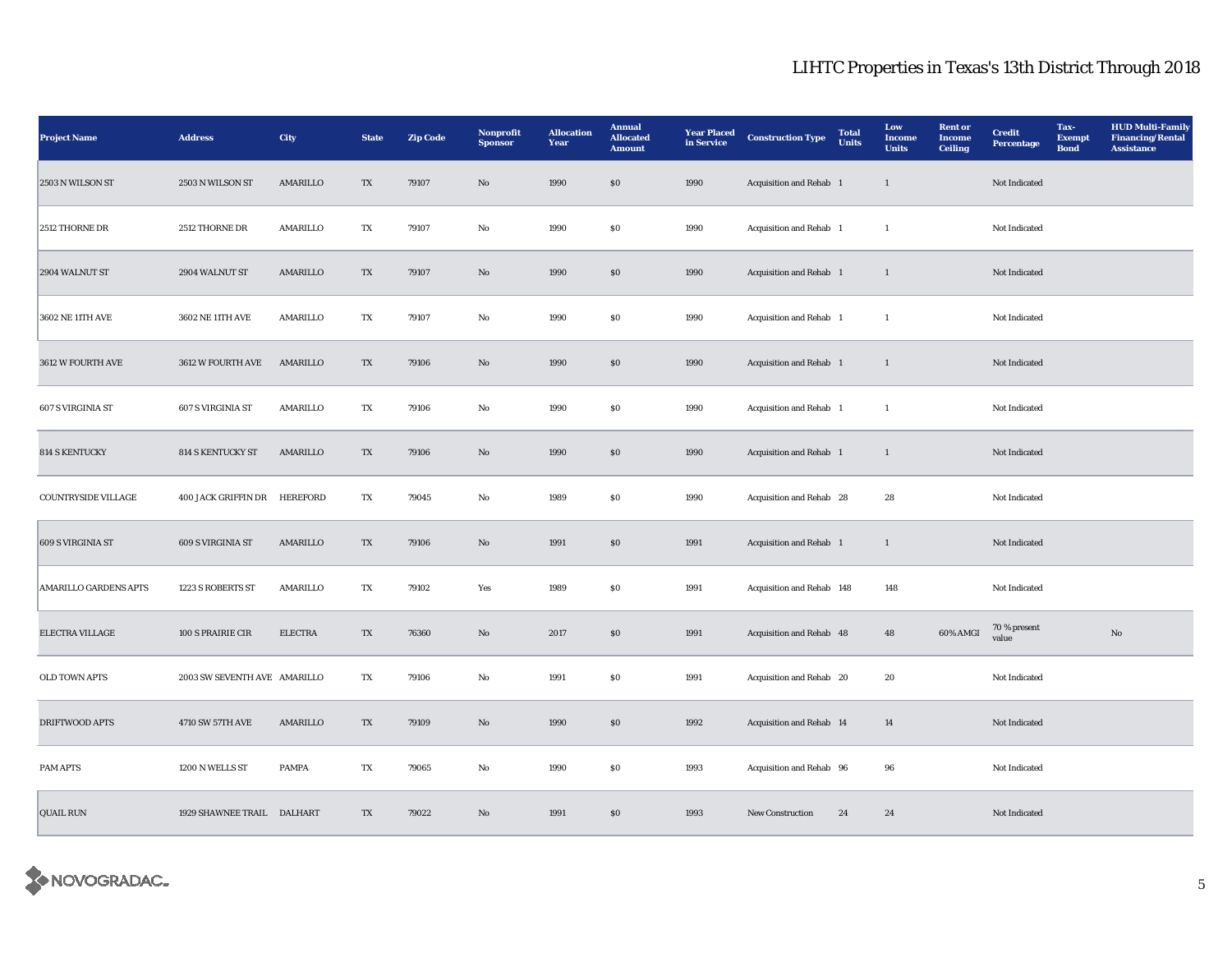| <b>Project Name</b>                            | $\large\bf Address$           | City                 | <b>State</b> | <b>Zip Code</b> | Nonprofit<br><b>Sponsor</b> | <b>Allocation</b><br>Year | <b>Annual</b><br><b>Allocated</b><br><b>Amount</b> | <b>Year Placed</b><br>in Service | <b>Construction Type</b>  | <b>Total</b><br><b>Units</b> | Low<br>Income<br><b>Units</b> | <b>Rent or</b><br><b>Income</b><br><b>Ceiling</b> | <b>Credit</b><br>Percentage | Tax-<br><b>Exempt</b><br><b>Bond</b> | <b>HUD Multi-Family</b><br><b>Financing/Rental</b><br><b>Assistance</b> |
|------------------------------------------------|-------------------------------|----------------------|--------------|-----------------|-----------------------------|---------------------------|----------------------------------------------------|----------------------------------|---------------------------|------------------------------|-------------------------------|---------------------------------------------------|-----------------------------|--------------------------------------|-------------------------------------------------------------------------|
| <b>GREENVIEW APTS</b>                          | 1002 18TH ST NW               | <b>CHILDRESS</b>     | TX           | 79201           | $\rm No$                    | 1992                      | $\$0$                                              | 1994                             | New Construction          | $32\,$                       | $32\,$                        |                                                   | Not Indicated               |                                      |                                                                         |
| MITAY INC SCATTERED SITE                       | 1901 NW 17TH AVE              | AMARILLO             | TX           | 79107           | $\rm No$                    | 1992                      | $\$0$                                              | 1994                             | Acquisition and Rehab 4   |                              | $\overline{4}$                |                                                   | Not Indicated               |                                      |                                                                         |
| PAMPA MANOR APTS                               | 2700 N HOBART ST              | <b>PAMPA</b>         | TX           | 79065           | No                          | 1993                      | \$0                                                | 1994                             | <b>New Construction</b>   | 32                           | 32                            |                                                   | Not Indicated               |                                      |                                                                         |
| <b>VERNON MANOR</b>                            | 4600 WOODLAND AVE VERNON      |                      | TX           | 76384           | $\rm No$                    | 1993                      | $\$0$                                              | 1994                             | New Construction          | 28                           | ${\bf 28}$                    |                                                   | Not Indicated               |                                      |                                                                         |
| <b>BURK VILLAGE APARTMENTS</b>                 | 716 PARK ST                   | <b>BURKBURNETT</b>   | TX           | 76354           | $_{\rm No}$                 | 2018                      | $\$0$                                              | 1995                             | Acquisition and Rehab 40  |                              | 40                            | 60% AMGI                                          | 30 % present<br>value       | No                                   |                                                                         |
| HEREFORD SENIORS COMMUNITY 401 JACK GRIFFIN DR |                               | HEREFORD             | TX           | 79045           | $\rm No$                    | 1993                      | $\$0$                                              | 1995                             | <b>New Construction</b>   | 28                           | 28                            |                                                   | 30 % present<br>value       | No                                   |                                                                         |
| TEALWOOD PLACE APTS                            | 5300 PROFESSIONAL<br>DR       | <b>WICHITA FALLS</b> | TX           | 76302           | No                          | 2012                      | \$45,648                                           | 1996                             | <b>New Construction</b>   | 180                          | 180                           | 60% AMGI                                          | 30 % present<br>value       | No                                   | No                                                                      |
| <b>ASTORIA PARK APTS</b>                       | 3118 SW 15TH AVE              | AMARILLO             | TX           | 79102           | No                          | 1996                      | \$0                                                | 1997                             | Acquisition and Rehab 156 |                              | 117                           |                                                   | 70 % present<br>value       | $\rm No$                             |                                                                         |
| <b>BEL AIRE APTS</b>                           | 703 S INDEPENDENCE<br>ST      | AMARILLO             | TX           | 79106           | Yes                         | 1996                      | $\$0$                                              | 1997                             | Acquisition and Rehab 38  |                              | ${\bf 38}$                    |                                                   | 70 % present<br>value       | $_{\rm No}$                          |                                                                         |
| <b>GLENBROOK APTS</b>                          | 400 E BOGGESS ST              | ST JO                | TX           | 76265           | No                          | 1989                      | $\$0$                                              | 1997                             | Acquisition and Rehab 24  |                              | 24                            |                                                   | 30 % present<br>value       | $_{\rm No}$                          |                                                                         |
| BENT TREE APTS (JACKSBORO)                     | 323 N NINTH ST                | <b>JACKSBORO</b>     | TX           | 76458           | $\rm No$                    | 1997                      | \$0                                                | 1998                             | Acquisition and Rehab 24  |                              | 24                            |                                                   | 30 % present<br>value       | No                                   |                                                                         |
| HENDERSON TERRACE APTS                         | 1205A HENDERSON ST BRIDGEPORT |                      | TX           | 76426           | No                          | 1997                      | \$0                                                | 1998                             | Acquisition and Rehab 24  |                              | 24                            |                                                   | 30 % present<br>value       | $_{\rm No}$                          |                                                                         |
| <b>MESQUITE TRAILS</b>                         | 119 S FIFTH ST                | <b>JACKSBORO</b>     | TX           | 76458           | No                          | 1997                      | $\$0$                                              | 1998                             | Acquisition and Rehab 36  |                              | 35                            |                                                   | 30 % present<br>value       | $_{\rm No}$                          |                                                                         |
| PECAN HILL APTS                                | 400 E DEMPSEY ST              | <b>BRYSON</b>        | TX           | 76427           | No                          | 1997                      | $\$0$                                              | 1998                             | Acquisition and Rehab 16  |                              | ${\bf 16}$                    |                                                   | 30 % present<br>value       | $_{\rm No}$                          |                                                                         |
| <b>QUAIL RUN APTS</b>                          | 301 E DIAMOND AVE             | <b>IOWA PARK</b>     | TX           | 76367           | No                          | 1997                      | $\$0$                                              | 1998                             | Acquisition and Rehab 24  |                              | 24                            |                                                   | 30 % present<br>value       | $_{\rm No}$                          |                                                                         |